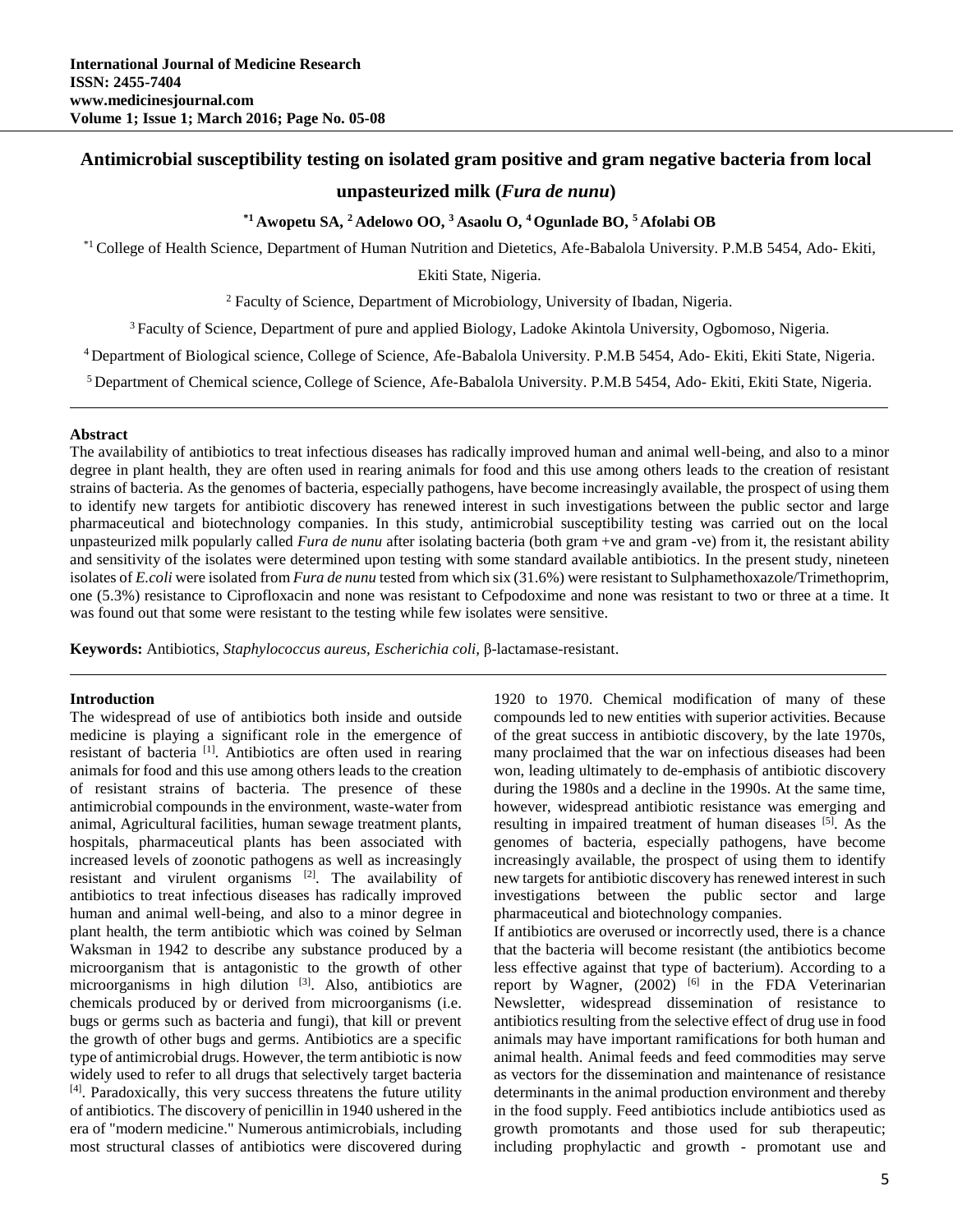therapeutic purposes [7] . Feed antibiotics are licensed for specific uses as for meat chickens or young pigs or calves or feedlot cattle.

Bacterial resistance can be intrinsic or acquired. An example of intrinsic resistance is a gram -ve bacterium that has an outer membrane that is impermeable to the antibiotic. Acquired resistance occurs when a previously susceptible bacterium becomes resistant through mutation (vertical evolution) or acquisition of new DNA (horizontal evolution). Mutation is the result of a random event that occurs spontaneously. The presence of antibiotic will subsequently select for the resistant mutants [7] . *Staphylococcus aureus* was one of the earlier bacteria in which penicillin resistance was found in 1947. Half of all *S. aureus* infections in the US are resistant to penicillin, methicillin, and tetracycline. The β-lactamase-resistant penicillins (Methicillin, oxacillin, cloxacillin, and flucloxacillin) were developed to treat penicillin-resistant *S. aureus*, and are still used as first-line treatment. Methicillin was the antibiotic of choice, but has since been replaced by Oxacillin due to significant kidney toxicity. Methicillinresistant *Staphylococcus aureus* (MRSA) was first detected in Britain in 1961, and is now "quite common" in hospitals. MRSA was responsible for 37% of fatal cases of sepsis in the UK in 1999, up from 4% in 1991. Half of all *S. aureus* infections in the US are resistant to penicillin, methicillin, tetracycline and erythromycin [8]. This left vancomycin as the only effective agent available at the time. *Escherichia coli* is a Gram-negative, rod-shaped bacterium that is commonly found in the lower intestine of warm-blooded organisms. Most *E. coli* strains are harmless, but some serotypes can cause serious food poisoning in humans, and are occasionally responsible for product recalls <sup>[9]</sup>. The harmless strains are part of the normal flora of the gut, and can benefit their hosts by producing vitamin K and by preventing the establishment of pathogenic bacteria within the intestine  $[10]$ . *E. coli* shed into the environment can survive for significant periods [11]. Their cells are able to survive outside the body for a limited amount of time, which makes them ideal indicator organisms to test environmental sample for feacal contamination<sup>[12]</sup>.

**Mechanisms of action of some selected antimicrobial Drugs** Ciprofloxacin is a synthetic chemotherapeutic antibiotic of the fluoroquinolone drug class  $^{[13]}$ . It is a second-generation fluoroquinolone antibacterial. It is a broad- spectrum antibiotic active against Gram positive and Gram negative bacteria. It kills bacteria by interfering with the enzymes that cause DNA to rewind after being copied, which stops synthesis of DNA and of protein. This mechanism can also affect mammalian cell replication. In particular, some congeners of this drug family (for example those that contain the C-8 fluorine) display high activity not only against bacteria but also against eukaryotic and are toxic to cultured mammalian cells and *in vivo* tumor models [14]. As such the pediatric use of ciprofloxacin is restricted to proven complicated urinary tract infections and pyelonephritis due to *E. coli* and inhalation anthrax <sup>[15]</sup>. Also, some fluoroquinolones may cause injury to the chromosome of eukaryotic cells. Vancomycin is an antibiotic used to treat intestinal diseases. This antibiotic treats only bacterial infections of the intestines. It will not work for other bacterial infections or viral infections (e.g., common cold, flu). The original indication for vancomycin was for the treatment of penicillin resistant *S. aureus* [16]. Vancomycin never became the

first line treatment for *S. aureus* for several reasons; because of it poor oral bioavailability, it must be given intravenously for most infections. Secondly, beta-lactamase-resistant semi synthetic penicillin's such as methicillin were subsequently developed, which have better activity against non MRSA *Staphylococci.* These findings led to vancomycin are being relegated to the position of last resort.

Sulphamethoxazole/Trimethoprim (SXT) sometimes referred to as co-trimoxazole. Co-trimoxazole was claimed to be more effective than either of its components individual in treating bacterial infections, although this was later disputed  $[17]$ . The global problem of advancing antimicrobial resistance has led to a renewed interest in the use of co-trimoxazole in various settings more recently  $[18]$ . Specific indications for its use include; susceptible strains of *E. coli,* shigellosis among other bacterial infection. Cefpodoxime is an oral third- generation cephalosporin antibiotics. It is active against both Gram positive and Gram negative bacteria. It is commonly used to treat acute otitis media, pharyngitis, and sinusitis. It also finds use as oral continuation therapy when intravenous cephalosporin (such as ceftriaxone) is no longer necessary for continued treatment.

Some bacteria contain enzymes that inactivate antibiotics, the most well-known example is β-lactamase  $[19]$ . These enzymes inactivate β-lactam antibiotcs by cleaving the β-lactam rings. Some bacteria develop resistance by preventing the antibiotic from entering the bacterial cell or by increasing the removal of the drug out of the cell (faster than it enters the cell). Reduced ability to enter the cell occurs with resistance to fluoroquinolones, aminoglycosides and penicillins and can be overcome by increasing the drug concentration [20]. Increased removal of tetracycline is encoded by genes such as tet (A) and results in resistance of many enterobacteriaceae. Similar mechanisms have been described for resistance to erythromycin, chloramphenicol and ciprofloxacin [20]. Structural changes in some bacteria can block activity of some antibiotics that successfully enter bacterial cells. For example, proteins responsible for cell wall synthesis of enterococci have low affinity for cephalosporins making these bacteria inherently resistant [19]. Elimination of the binding site by resistance genes carried on plasmids can result in resistance to macrolide, lincosamide, and streptogramin B (MLS resistance). Likewise, the tet (M) gene, produces a protein that can inhibit binding of tetracycline [20]. Bacteria can also produce alternative binding sites that are resistant to inhibition. This mechanism is observed in methicillin resistant Staphylococcus aureus (MRSA), which produce the penicillin binding protein PBP2 encoded, by mec A.

# **Materials and Methods Samples Collection**

*Fura de nunu* samples were collected between July and September, 2011 at Sabo and Star light area in Ogbomosho, Oyo State, Nigeria, into sterile plastics containers with lid, sterilized with ethanol, and then taken to the laboratory for analyses. Twenty-eight (28) samples of *Fura de nunu* were collected.

# **Bacteria isolation from** *Fura de nunu* **sample**

Normal saline was prepared to carry out serial dilution of samples ( $0.85$  g of sodium chloride NaCl<sub>2</sub> was dissolved in 100 ml of distilled water). 9 ml of normal saline was dispensed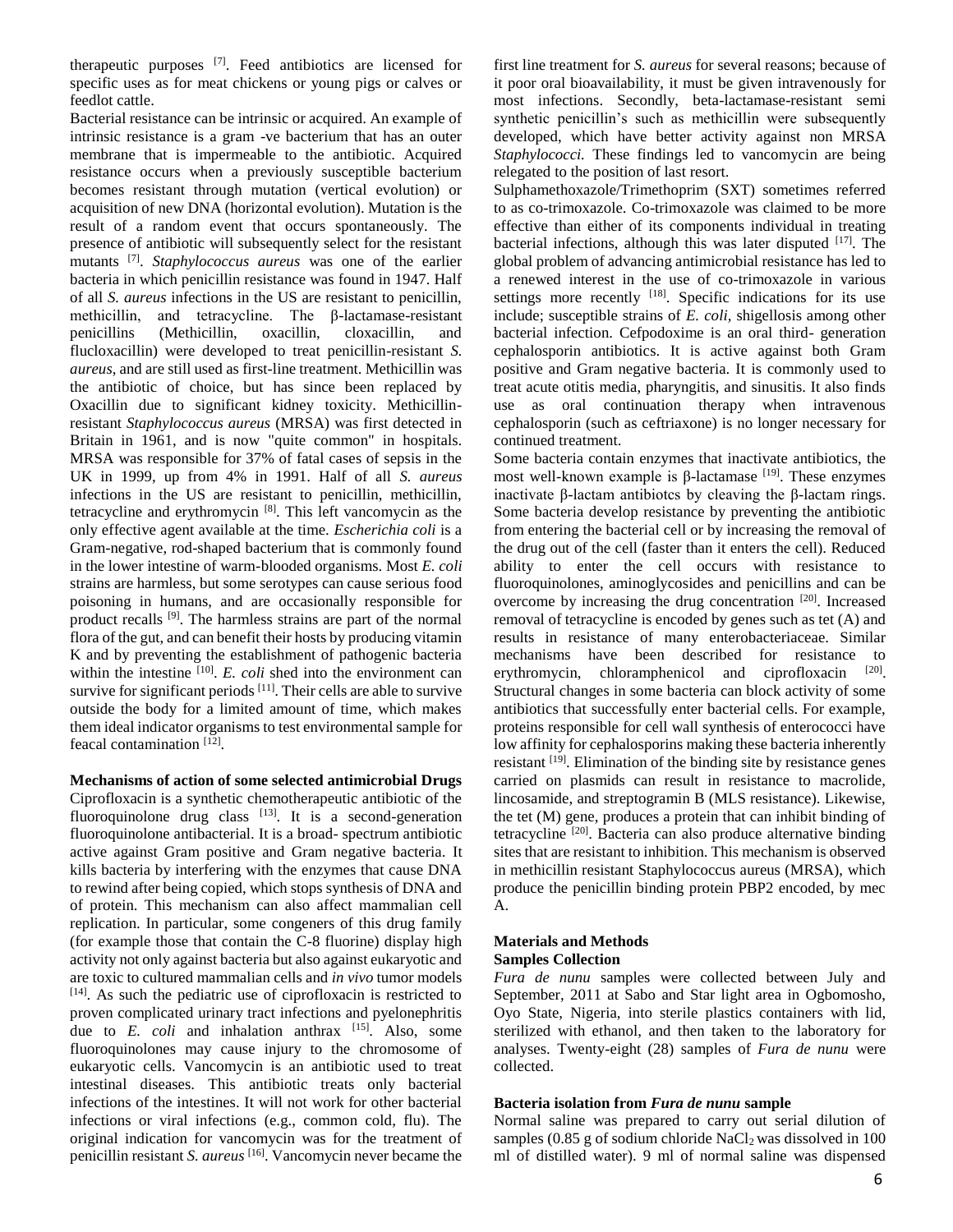inside a test tube each covered with cotton wool and foil paper, and they were autoclaved at  $121 \,^0$ C for 15 min. Serial dilution of *Fura de nunu* were carried out in order to thin out there microbial load by taking 1ml of *Fura de nunu* into 9 ml of sterile normal saline. Successive dilution was done until 10-10 dilutions were obtained and  $10^{-3}$  were aseptically streaked on fresh agar plates such as Eosin methylene blue, and Mannitol salt agar with the aid of a wire loop, and the plates were incubated overnight at  $37\degree$ C. The incubated plates were examined after 24 h, and they were sub- cultured on a fresh agar plates and incubated at  $37^{\circ}$ C for 24 h to obtain a pure culture. 19 *E. coli* and 23 *S. aureus* strains were isolated. Pour plating of *Fura de nunu* sample was carried out, by inoculating 1ml of  $10^{-7}$  dilution with the aid of sterile syringe inside a sterile petri dish and a sterilized nutrient agar was poured on the inoculum and rocked, incubated at  $37\text{ °C}$  for 24 h and the total viable counts were recorded for *Fura de nunu* sample as shown from Table 6 below.

#### **Antimicrobial susceptibility testing**

Antibiotics susceptibility testing of the isolated bacteria i.e. *Staphylococcus aureus* and *E. coli* were carried out using disc diffusion method as described by the British Society for Antimicrobial Chemotherapy  $(BSAC)$ <sup>[21]</sup>. The isolates were streaked on fresh Mannitol Salt Agar and on Eosine Methylene Blue agar plates respectively and were incubated overnight at  $37 \text{ }^0$ C. The pure culture on each of the cultured medium were swabbed with swab stick and emulsified inside normal saline to obtain a bacteria suspension that correspond to the turbidity of 0.5 Mc Farland standard (McFarland was prepared by adding 0.5 ml of 0.048 M of BaCl<sub>2</sub> to 99.5 ml of 0.18 M of  $H_2SO_4$  with constant stirring to ensure even suspension). The standard was vigorously agitated before use. The standardized suspension was used to inoculate Mannitol Salt Agar plate using sterile swab stick and this was done aseptically. Antimicrobial susceptibility discs containing Methicillin (10 μg), Oxacillin (1 μg) and Vancomycin (5μg) were used for *staphylococcus* and for *Escherichia coli* Cefpodoxime (10 μg), Ciprofloxacin (5 μg), Sulphamethoxazole/Trimethoprim (25 μg) were also used. Antimicrobial susceptibility discs were placed on the plates containing Mannitol salt agar and Eosine Methylene Blue with the aid of a forceps and this was done aseptically. The inoculated plates were incubated overnight at  $37 \degree$ C. The diameters of the zones of inhibition were measured at two perpendicular planes and the average was found. The susceptibility of each isolate was determined by comparing the result with drugs from the standard charts. Bacteria were classified as either sensitive or resistant based on the zone diameter interpretative standard of the Clinical Laboratory Standards Institutes.

## **Results and Discussion**

Nineteen (19) isolates of *Escherichia coli* and Twenty-three (23) isolates of *Staphylococcus aureus* were isolated from the sample of *Fura de nunu* from Ogbomosho, Oyo State, Nigeria. Table 1 and 2 showed the 19 isolates of *E. coli* isolated from *Fura de nunu* tested, 6 (31.6%) were resistant to Sulphamethoxazole/Trimethoprim, 1 (5.3%) to Ciprofloxacin and none was resistant to Cefpodoxime, i.e all were sensitive. None was resistant to two or three at a time.

| <b>Table 1:</b> Shows number of isolates and frequency of resistant of <i>E. coli</i> to |
|------------------------------------------------------------------------------------------|
| Sulphamethoxazole /Trimethoprim $(25 \mu g)$                                             |

| <b>Samples</b> | <b>Number of Isolates</b> | <b>Frequency</b> |
|----------------|---------------------------|------------------|
| Fura de nunu   |                           | 60 <sub>6</sub>  |

**Table 2**: Shows number of isolates and frequency of resistant of *E. coli* to Ciprofloxacin (5 μg)

| Samples      | Number of Isolates | reauencv    |
|--------------|--------------------|-------------|
| Fura de nunu |                    | $1(5, 3\%)$ |

Antimicrobial resistance in bacteria pathogens is a major impediment to successful therapy, and in several instances, bacteria strains have arisen that are refractory to most available antimicrobial treatments  $[24]$  (Levy, 1992). In this study, Nineteen (19) *E. coli* isolates tested from the samples collected. From the 19 isolates from *Fura de nunu*, 6 isolates were resistant to Sulphamethoxazoole/Trimethoprim, 1 (5.3%) to Ciprofloxacin, none was resistant to Cefpodoxime.

Moreover, Table 3, 4 and 5 shows the number of *Staphylococcus aureus* tested, 23 were isolated from *Fura de nunu* and 8 (34.8%) were resistant to Methicillin, 4 (17.4%) to Vancomycin and 7 (30.4%) to Oxacillin.

**Table 3**: Shows number of isolates and frequency of resistant of *S. aureus* to Methicillin (10 μg).

| <b>Samples</b> | <b>Number of isolates</b> | Frequency       |
|----------------|---------------------------|-----------------|
| Fura de nunu   |                           | 80 <sub>6</sub> |

**Table 4**: Shows number of isolates and frequency of resistant of *S. aureus* to Vancomycin (5 μg)

| Samples      | <b>Number of isolates</b> | Frequency       |
|--------------|---------------------------|-----------------|
| Fura de nunu | دے                        | 10 <sub>o</sub> |

**Table 5**: Shows number of isolates and frequency of resistant of *S. aureus* to Oxacillin (1 μg)

| Samples      | Number of isolates | Frequency       |
|--------------|--------------------|-----------------|
| Fura de nunu |                    | 10 <sub>6</sub> |

Also out of Twenty-three (23) *Staphylococcus aureus* tested, 23 from *Fura de nunu*, 8 (34.8%) were resistant to Methicillin, 4 (17.4%) to Vancomycin, 7 (30.4%) to Oxacillin. A recent study by the Translational Genomics Research Institute showed that nearly half (47%) of the meat and poultry in U.S. grocery stores were contaminated with *S. aureus*, with more than half (52%) of those bacteria resistant to antibiotics  $^{[25]}$  (Ryan, 2000).

**Table 6**: Total viable count for *Fura de nunu* with dilution factor of 10<sup>-7</sup>

| <b>Samples Plated</b> | <b>Number of Colony</b> | Dilution Factor $(10^{-7})$ |
|-----------------------|-------------------------|-----------------------------|
|                       |                         | $2.0 * 10^{7}$              |
| 3                     | 3                       | $3.0 \times 10^{7}$         |
|                       | 5                       | $5.0 * 10^{7}$              |
|                       | 6                       | $6.0*10^{7}$                |
| 2                     |                         | $7.0 \times 10^{7}$         |
| $\overline{c}$        | 8                       | $8.0 * 10^{7}$              |
|                       | 13                      | $13 * 10^7$                 |
|                       | 14                      | $14 * 10^{7}$               |
| $\overline{2}$        | 18                      | $18 * 10^{7}$               |
|                       | 19                      | $19 * 10^{7}$               |
|                       | 25                      | $25 * 10^{7}$               |
|                       | 28                      | $28 * 10^{7}$               |
|                       | 36                      | $36 * 10^{7}$               |
|                       | 37                      | $37 * 10^{7}$               |
|                       | 38                      | $\overline{38 \times 10^7}$ |
|                       | 45                      | $45 * 10^{7}$               |
|                       | 60                      | $60 * 10^{7}$               |